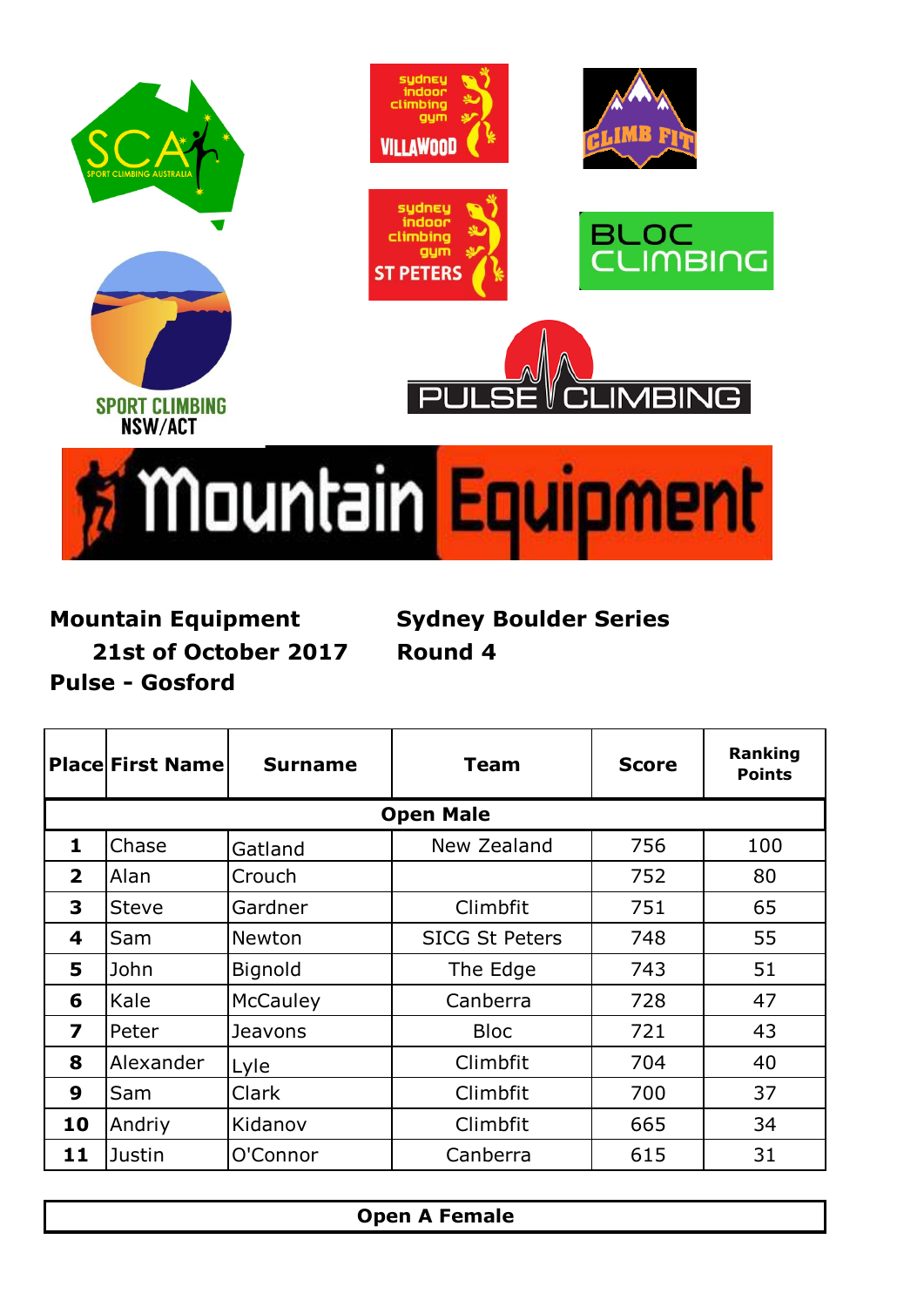|             | Erica         | Gatland     | New Zealand | 712 | 100 |
|-------------|---------------|-------------|-------------|-----|-----|
| $\mathbf 2$ | Ola           | Radzanowska |             | 675 | 80  |
| 3           | Ashley        | Doyle       |             | 673 | 65  |
| 4           | Sheila        | Alexander   | Climbfit    | 665 | 55  |
| 5           | Zoe           | Redmond     | Pulse       | 642 | 51  |
| 6           | <b>Bronte</b> | Austin      | The Edge    | 626 | 47  |
|             | Siobhan       | Dobie       | <b>Bloc</b> | 623 | 43  |

|                         | <b>Open B Male</b> |                |                       |     |    |  |  |  |
|-------------------------|--------------------|----------------|-----------------------|-----|----|--|--|--|
| 1                       | <b>Ben</b>         | Alsop          | <b>SICG Villawood</b> | 611 | 28 |  |  |  |
| $\overline{\mathbf{2}}$ | Zach               | Craft          | Freestyle             | 605 | 26 |  |  |  |
| 3                       | Ethan              | Comerford      | The Edge              | 596 | 24 |  |  |  |
| 4                       | Lachlan            | Fernie         | The Edge              | 594 | 22 |  |  |  |
| 4                       | Evan               | Hudson         |                       | 594 | 22 |  |  |  |
| 4                       | Demetrius          | Kalatzis       | <b>SICG St Peters</b> | 594 | 22 |  |  |  |
| 7                       | Liam               | Smith          |                       | 582 | 16 |  |  |  |
| 8                       | <b>Ben</b>         | Trengrove      | <b>Blochaus</b>       | 575 | 14 |  |  |  |
| 9                       | Lucas              | <b>Jenkins</b> | <b>Bloc</b>           | 504 | 12 |  |  |  |
| 10                      | Kelvin             | Galagher       | <b>SICG Villawood</b> | 483 | 10 |  |  |  |

|   | <b>Open B Female</b> |              |           |     |    |  |  |  |
|---|----------------------|--------------|-----------|-----|----|--|--|--|
|   | Laura                | Steele-Hick  | Canberra  | 607 | 40 |  |  |  |
| 2 | Holly                | Jamieson     | Pulse     | 586 | 37 |  |  |  |
| 3 | Thanh                | Nguyeh       | Climboz   | 583 | 34 |  |  |  |
| 4 | Emily                | Petherbridge | Villawood | 512 | 31 |  |  |  |
| 5 | Sophia               | De Silva     | Climboz   | 500 | 28 |  |  |  |
| 6 | Geleena              | <b>Buhat</b> | Climboz   | 475 | 26 |  |  |  |

|                | <b>Rookie Male</b> |               |             |     |     |  |  |  |
|----------------|--------------------|---------------|-------------|-----|-----|--|--|--|
| 1              | Christopher        | <b>Beers</b>  | Climboz     | 657 | 100 |  |  |  |
| $\overline{2}$ | Shane              | <b>Bloch</b>  | Pulse       | 644 | 80  |  |  |  |
| 3              | <b>Max</b>         | Richardson    |             | 605 | 65  |  |  |  |
| 4              | Tommy              | Belomesoff    | The Edge    | 604 | 55  |  |  |  |
| 5              | Patrick            | Waite         | 9 Degrees   | 587 | 51  |  |  |  |
| 5              | Yan                | Zhang         | 9 Degrees   | 587 | 51  |  |  |  |
| 5              | Michael            | Allen         |             | 587 | 51  |  |  |  |
| 8              | Lachlan            | <b>Batley</b> | Freestyle   | 568 | 40  |  |  |  |
| 9              | Kyle               | Fensbo        | Freestyle   | 501 | 37  |  |  |  |
| 10             | Leon               | Gibb          | <b>Bloc</b> | 480 | 34  |  |  |  |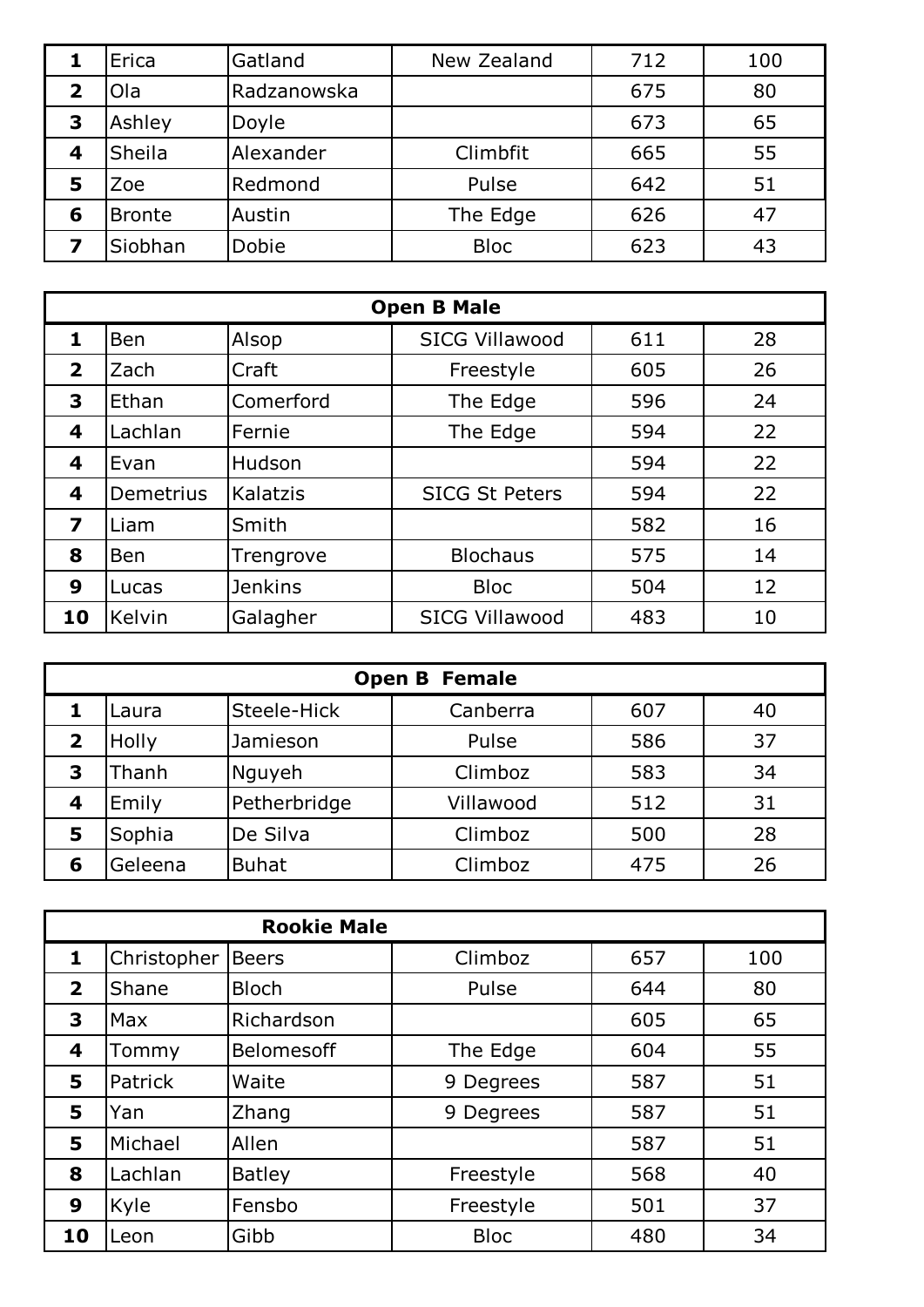| 11 | Benjamin       | Lu            | Freestyle   | 435 | 31 |
|----|----------------|---------------|-------------|-----|----|
| 12 | Tim            | <b>Bowles</b> |             | 425 | 28 |
| 13 | <b>Jeffrey</b> | Henriquez     | 9 Degrees   | 419 | 26 |
| 14 | Jason          | McCulloch     |             | 401 | 24 |
| 15 | Jake           | Spillane      |             | 392 | 22 |
| 16 | Josh           | Morton        | <b>Bloc</b> | 334 | 20 |
| 17 | Jayden         | Eunson        | Freestyle   | 316 | 18 |

| <b>Rookie Female</b> |         |               |             |     |     |
|----------------------|---------|---------------|-------------|-----|-----|
|                      | Jayne   | Macklin       | Climbfit    | 535 | 100 |
| 2                    | Hannah  | Wakefield     | Climbfit    | 519 | 80  |
| 3                    | Lauren  | Bernardi      | The Edge    | 518 | 65  |
| 4                    | Charlie | <b>McCabe</b> |             | 373 | 55  |
| 5                    | Hayley  | Lam           | <b>Bloc</b> | 309 | 51  |
| 6                    | Jasmine | Lam           | <b>Bloc</b> | 254 | 47  |
| 7                    | Candice | Pendergast    | <b>Bloc</b> | 227 | 43  |

|                         | <b>Pumper Male</b> |          |             |      |     |  |  |  |  |
|-------------------------|--------------------|----------|-------------|------|-----|--|--|--|--|
| 1                       | Nathaniel          | Chong    | <b>Bloc</b> | 2565 | 100 |  |  |  |  |
| $\overline{\mathbf{2}}$ | Daniel             | Hayes    | <b>Bloc</b> | 2294 | 80  |  |  |  |  |
| 3                       | Jonathan           | Hull     | Pulse       | 2111 | 65  |  |  |  |  |
| 4                       | Michael            | Hatton   | <b>Bloc</b> | 1899 | 55  |  |  |  |  |
| 5                       | Jun                | Masaki   | <b>Bloc</b> | 1848 | 51  |  |  |  |  |
| 6                       | Michael            | Camuglie | <b>Bloc</b> | 1760 | 47  |  |  |  |  |
| 7                       | Jamie              | Venegas  | <b>Bloc</b> | 1174 | 43  |  |  |  |  |
| 8                       | Joshua             | Foote    | <b>Bloc</b> | 937  | 40  |  |  |  |  |

| <b>Pumper Female</b> |              |             |      |     |  |  |  |
|----------------------|--------------|-------------|------|-----|--|--|--|
| Ai Hua               | Marotta      | <b>Bloc</b> | 2540 | 100 |  |  |  |
| Kerry                | Xu           | Climboz     | 1761 | 80  |  |  |  |
| Katarina             | <b>Kraft</b> | <b>Bloc</b> | 1647 | 65  |  |  |  |
| Julie                | Fleck        | Freestyle   | 1236 | 55  |  |  |  |

|   | <b>Masters Male</b> |            |                       |     |     |  |  |  |
|---|---------------------|------------|-----------------------|-----|-----|--|--|--|
|   | Dave                | Hughes     | <b>Bloc</b>           | 718 | 100 |  |  |  |
|   | Mike                | Moore      | <b>SICG St Peters</b> | 648 | 80  |  |  |  |
| 3 | Tomasz              | Oczapowska | 9 Degrees             | 646 | 65  |  |  |  |
|   | Andrew              | McCahon    | Canberra              | 613 | 55  |  |  |  |
|   | Chris               | Eather     | Freestlye             | 603 | 51  |  |  |  |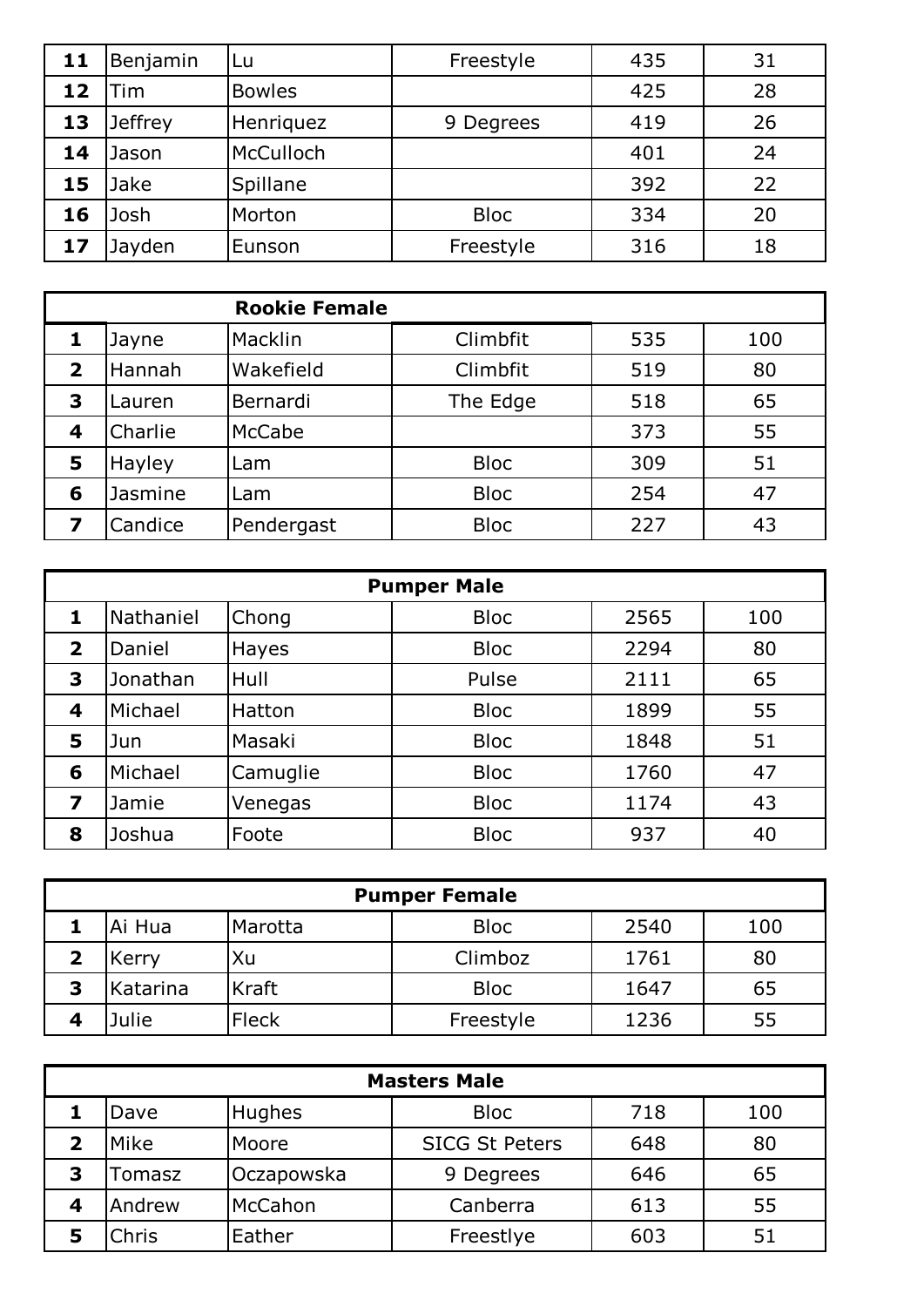|   | James | Leahy  | TCC.<br>$\sim$ | 573 | 4 <sub>1</sub> |
|---|-------|--------|----------------|-----|----------------|
|   | Craig | Dungey | Pulse          | 533 | 4ூ             |
| О | Allan | Eunson | Freestlye      | 444 | 40             |

| <b>Masters Female</b> |                |        |                       |     |     |  |  |
|-----------------------|----------------|--------|-----------------------|-----|-----|--|--|
|                       | Helen          | Price  | The Ledge             | 507 | 100 |  |  |
|                       | <b>Barbara</b> | Dobie  | <b>Bloc</b>           | 426 | 80  |  |  |
|                       | Pepe           | Newton | <b>SICG St Peters</b> | 351 | 65  |  |  |

| <b>Youth A Male</b> |         |                  |             |     |     |  |  |  |
|---------------------|---------|------------------|-------------|-----|-----|--|--|--|
|                     | Ross    | <b>IFletcher</b> | Pulse       | 599 | 100 |  |  |  |
|                     | Patrick | <b>Brain</b>     | <b>Bloc</b> | 567 | 80  |  |  |  |

| <b>Youth A Female</b> |       |          |                   |     |     |  |
|-----------------------|-------|----------|-------------------|-----|-----|--|
|                       | HOlly | Jamieson | <sup>ን</sup> ulse | 567 | 100 |  |

| <b>Youth B Male</b> |         |              |             |     |     |  |
|---------------------|---------|--------------|-------------|-----|-----|--|
|                     | Charlie | Heath        | Pulse       | 676 | 100 |  |
| $\mathbf{2}$        | Aiden   | Dungey       | Pulse       | 654 | 80  |  |
| 3                   | Leo     | Aikawa       | Climbfit    | 621 | 65  |  |
| 4                   | Samuel  | Comerford    | The Edge    | 603 | 55  |  |
| 5                   | Jacob   | <b>Brain</b> | <b>Bloc</b> | 600 | 51  |  |
| 6                   | Finley  | <b>Hills</b> | <b>TCC</b>  | 464 | 47  |  |

| Xanthea      |          |             |     |     |
|--------------|----------|-------------|-----|-----|
|              | Jazey    | Pulse       | 667 | 100 |
| Abi          | Stringer | The Edge    | 621 | 80  |
| Abigail<br>3 | Kara     | <b>Bloc</b> | 547 | 65  |
| Tahlia<br>4  | Harsdorf | Canberra    | 484 | 55  |

| <b>Youth C Male</b>     |               |                |                       |     |     |  |
|-------------------------|---------------|----------------|-----------------------|-----|-----|--|
|                         | Hugo          | Hornshaw       | The Edge              | 707 | 100 |  |
| $\overline{\mathbf{2}}$ | Joshua        | Mennell        | <b>SICG St Peters</b> | 694 | 80  |  |
| 3                       | Alec          | Denaro         | The Edge              | 531 | 65  |  |
| 4                       | Caleb         | Perry          | <b>Bloc</b>           | 490 | 55  |  |
| 5                       | Alastair      | Bowman         |                       | 469 | 51  |  |
| 6                       | Alex          | <b>Hayes</b>   | <b>Bloc</b>           | 463 | 47  |  |
| 7                       | <b>Dieter</b> | Zadow          | <b>Bloc</b>           | 312 | 43  |  |
| 8                       | <b>Byron</b>  | <b>Jenkins</b> | <b>Bloc</b>           | 284 | 40  |  |